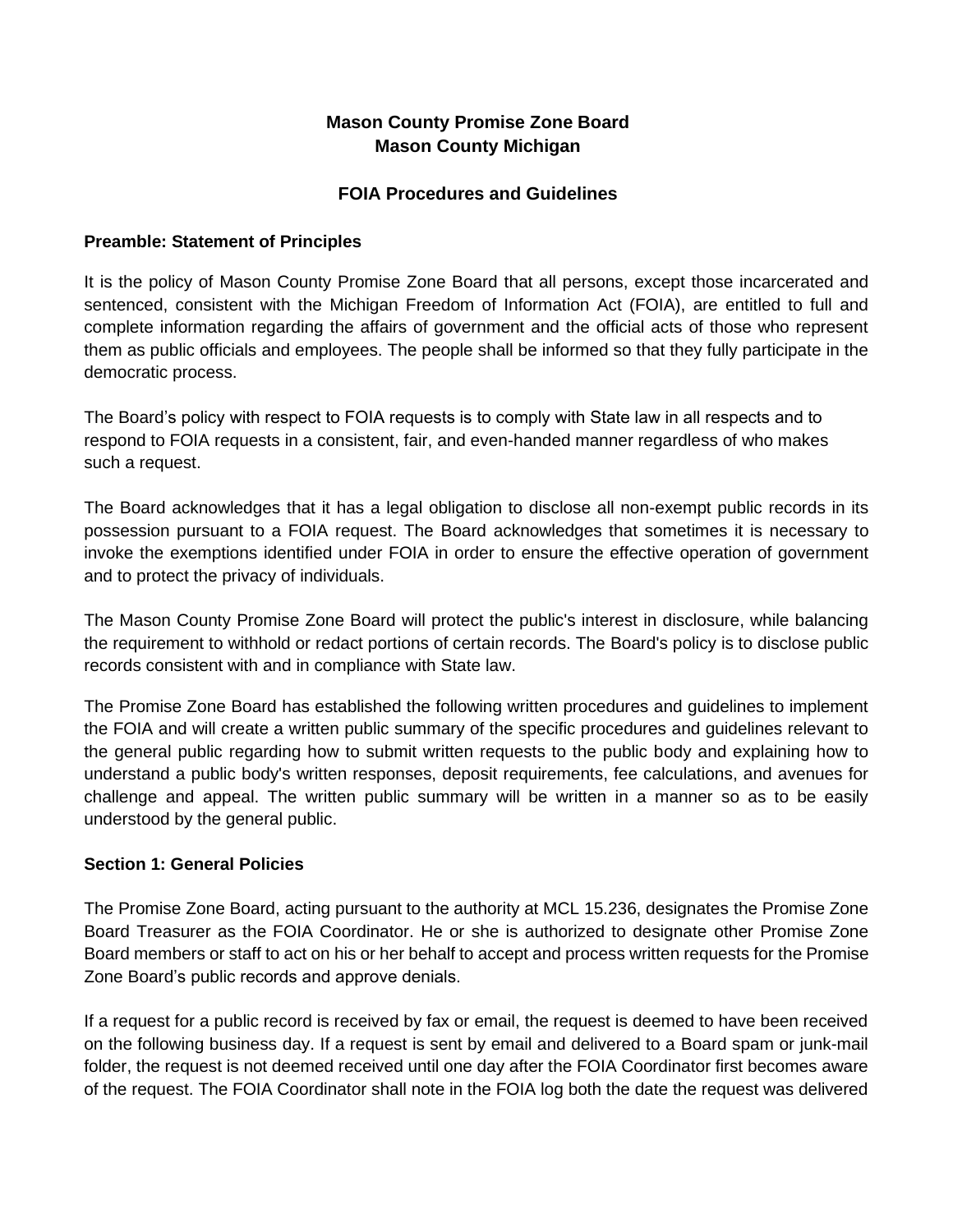to the spam or junk-mail folder and the date the FOIA Coordinator became aware of the request.

The FOIA Coordinator may, in his or her discretion, implement administrative rules, consistent with State law and these Procedures and Guidelines to administer the acceptance and processing of FOIA requests.

The Board is not obligated to create a new public record or make a compilation or summary of information which does not already exist. Neither the FOIA Coordinator nor other Promise Zone Board staff are obligated to provide answers to questions contained in requests for public records or regarding the content of the records themselves. The FOIA Coordinator shall keep a copy of all written requests for public records received by the Promise Zone Board on file for a period of at least one year.

The Board will make this Procedures and Guidelines document and the Written Public Summary publicly available without charge. If it does not, the Promise Zone Board cannot require deposits or charge fees otherwise permitted under the FOIA until it is in compliance.

A copy of this Procedures and Guidelines document and the Promise Zone Board's Written Public Summary must be publicly available by providing free copies both in the Promise Zone Board's response to a written request and upon request by visitors at the Mason County Promise Zone office.

This Procedures and Guidelines document and the Promise Zone Board's Written Public Summary will be maintained on the Promise Zone Board's website at: masonboardpromise.org, so a link to those documents will be provided in lieu of providing paper copies of those documents.

#### **Section 2: Requesting a Public Record**

No specific form to submit a request for a public record is required. However the FOIA Coordinator may make available a FOIA Request Form for use by the public.

Requests to inspect or obtain copies of public records prepared, owned, used, possessed or retained by the Promise Zone Board may be submitted on the Promise Zone Board's FOIA Request Form, in any other form of writing (letter, fax, email, etc.), or by verbal request.

Verbal requests for records may be documented by the Promise Zone Board on the Promise Zone Board's FOIA Request Form.

If a person makes a verbal, non-written request for information believed to be available on the Promise Zone Board's website, where practicable and to the best ability of the employee receiving the request, shall be informed of the pertinent website address.

A request must sufficiently describe a public record so as to enable Board personnel to identify and find the requested public record.

Written requests for public records may be submitted in person or by mail to the Mason County Promise Zone office. Requests may also be submitted electronically by fax and email. Upon their receipt, requests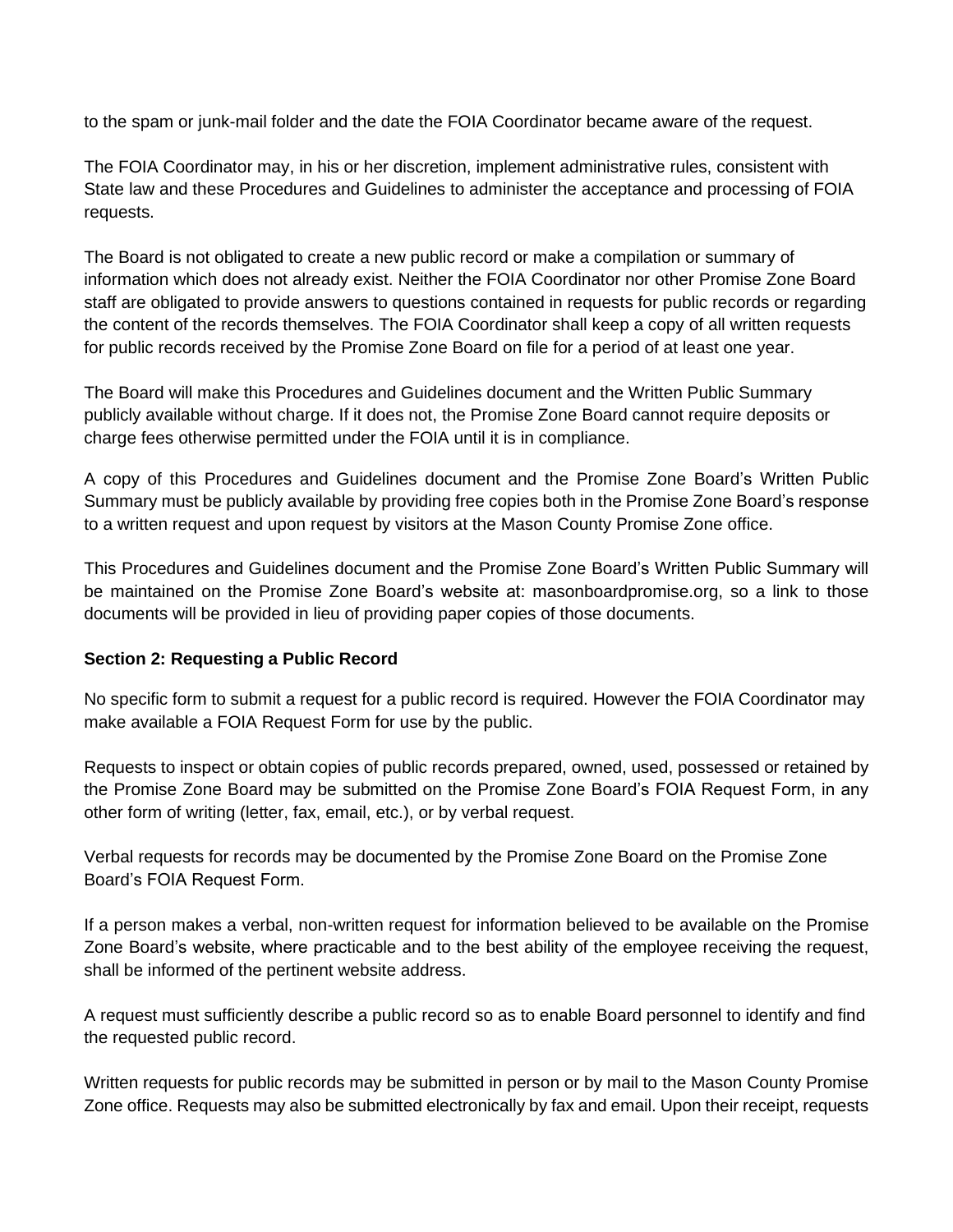for public records shall be promptly forwarded to the FOIA Coordinator for processing.

A person may request that public records be provided on non-paper physical media, emailed or other otherwise provided to him or her in digital form in lieu of paper copies. The Board will comply with the request only if it possesses the necessary technological capability to provide records in the requested non-paper physical media format.

A person may subscribe to future issues of public records that are created, issued or disseminated by Mason County Promise Zone Board on a regular basis. A subscription is valid for up to 6 months and may be renewed by the subscriber.

A person serving a sentence of imprisonment in a local, state or federal correctional facility is not entitled to submit a request for a public record. The FOIA Coordinator will deny all such requests.

## **Section 3: Processing a Request**

Unless otherwise agreed to in writing by the person making the request, the Promise Zone Board will issue a response within 5 business days of receipt of a FOIA request. If a request is received by fax, email or other electronic transmission, the request is deemed to have been received on the following business day.

The Board will respond to a request in one of the following ways:

- Grant the request.
- Issue a written notice denying the request.
- Grant the request in part and issue a written notice denying in part the request.
- Issue a notice indicating that due to the nature of the request the Promise Zone Board needs an additional 10 business days to respond for a total of no more than 15 business days. Only one such extension is permitted.
- Issue a written notice indicating that the public record requested is available at no charge on the Promise Zone Board's website.

*When a request is granted:* If the request is granted, or granted in part, the FOIA Coordinator will require that payment be made in full for the allowable fees associated with responding to the request before the public record is made available.

The FOIA Coordinator shall provide a detailed itemization of the allowable costs incurred to process the request to the person making the request.

A copy of these Procedures and Guidelines and the Written Public Summary will be provided to the requestor free of charge with the response to a written request for public records, provided however, that because these Procedures and Guidelines, and the Written Public Summary are maintained on the Promise Zone Board's website at: masoncountypromise.org, a link to the Procedures and Guidelines and the Written Public Summary will be provided in lieu of providing paper copies of those documents.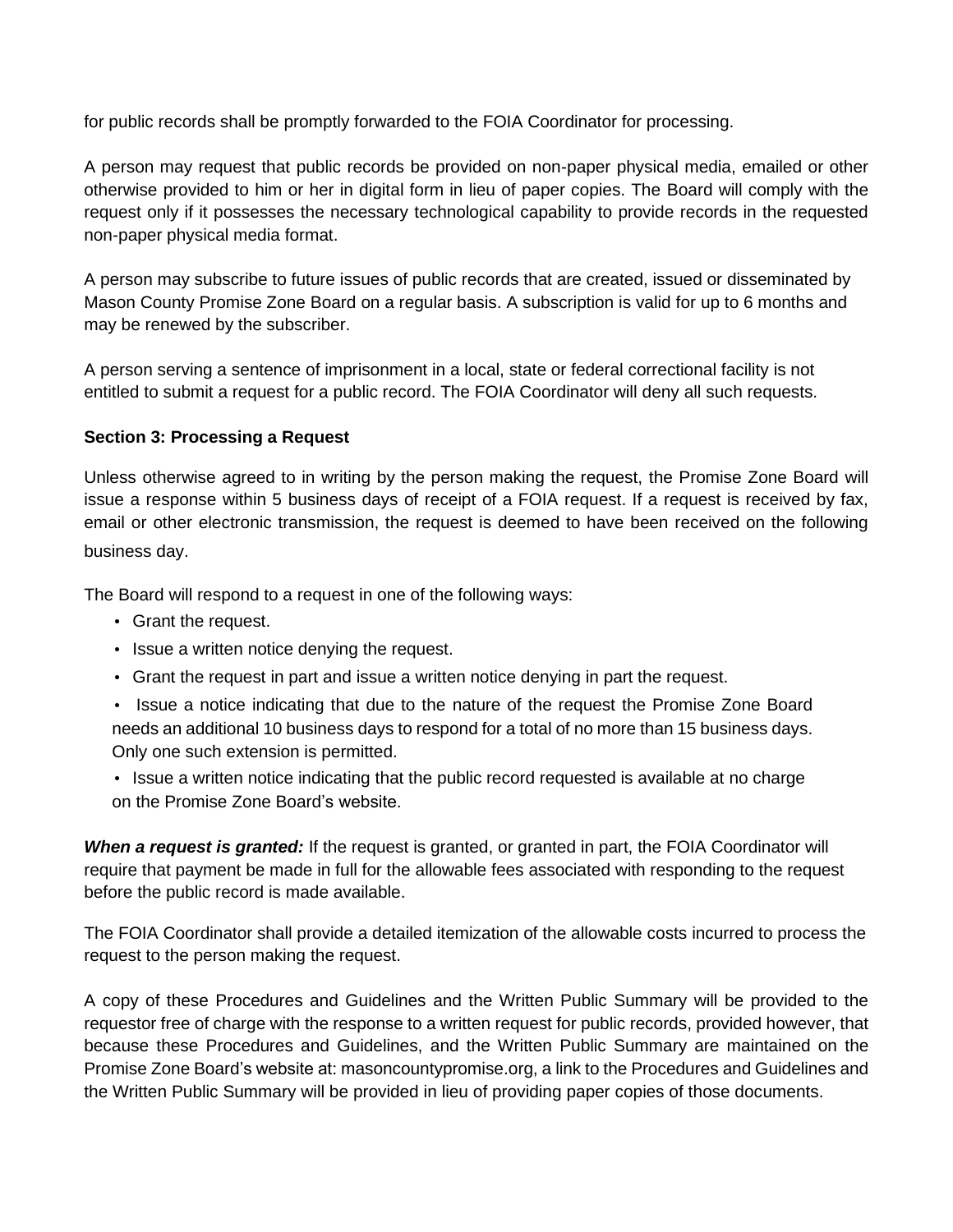If the cost of processing a FOIA request is \$50 or less, the requester will be notified of the amount due and where the documents can be obtained.

If the cost of processing a FOIA request is expected to exceed \$50 based on a good-faith calculation, or if the requestor has not paid in full for a previously granted request, the Promise Zone Board will require a good-faith deposit pursuant to Section 4 of this policy before processing the request.

In making the request for a good-faith deposit the FOIA Coordinator shall provide the requestor with a detailed itemization of the allowable costs estimated to be incurred by the Promise Zone Board to process the request and also provide a best efforts estimate of a time frame it will take the Promise Zone Board to provide the records to the requestor. The best efforts estimate shall be non-binding on the Promise Zone Board, but will be made in good faith and will strive to be reasonably accurate, given the nature of the request in the particular instance, so as to provide the requested records in a manner based on the public policy expressed by Section 1 of the FOIA.

**When a request is denied or denied in part:** If the request is denied or denied in part, the FOIA Coordinator will issue a Notice of Denial which shall provide in the applicable circumstance:

- An explanation as to why a requested public record is exempt from disclosure; or
- A certificate that the requested record does not exist under the name or description provided by the requestor, or another name reasonably known by the Promise Zone Board; or
- An explanation or description of the public record or information within a public record that is separated or deleted from the public record; and
- An explanation of the person's right to submit an appeal of the denial to either the office of the Promise Zone Board Administrator or seek judicial review in the Mason County Circuit Court; and
- An explanation of the right to receive attorneys' fees, costs, and disbursements as well actual or compensatory damages, and punitive damages of \$1,000, should they prevail in Circuit Court.
- The Notice of Denial shall be signed by the FOIA Coordinator.

If a request does not sufficiently describe a public record, the FOIA Coordinator may, in lieu of issuing a Notice of Denial indicating that the request is deficient, seek clarification or amendment of the request by the person making the request. Any clarification or amendment will be considered a new request subject to the timelines described in this Section.

*Requests to inspect public records:* The Board shall provide reasonable facilities and opportunities for persons to examine and inspect public records during normal business hours. The FOIA Coordinator is authorized to promulgate rules regulating the manner in which records may be viewed so as to protect Board records from loss, alteration, mutilation or destruction and to prevent excessive interference with normal Board operations.

*Requests for certified copies:* The FOIA Coordinator shall, upon written request, furnish a certified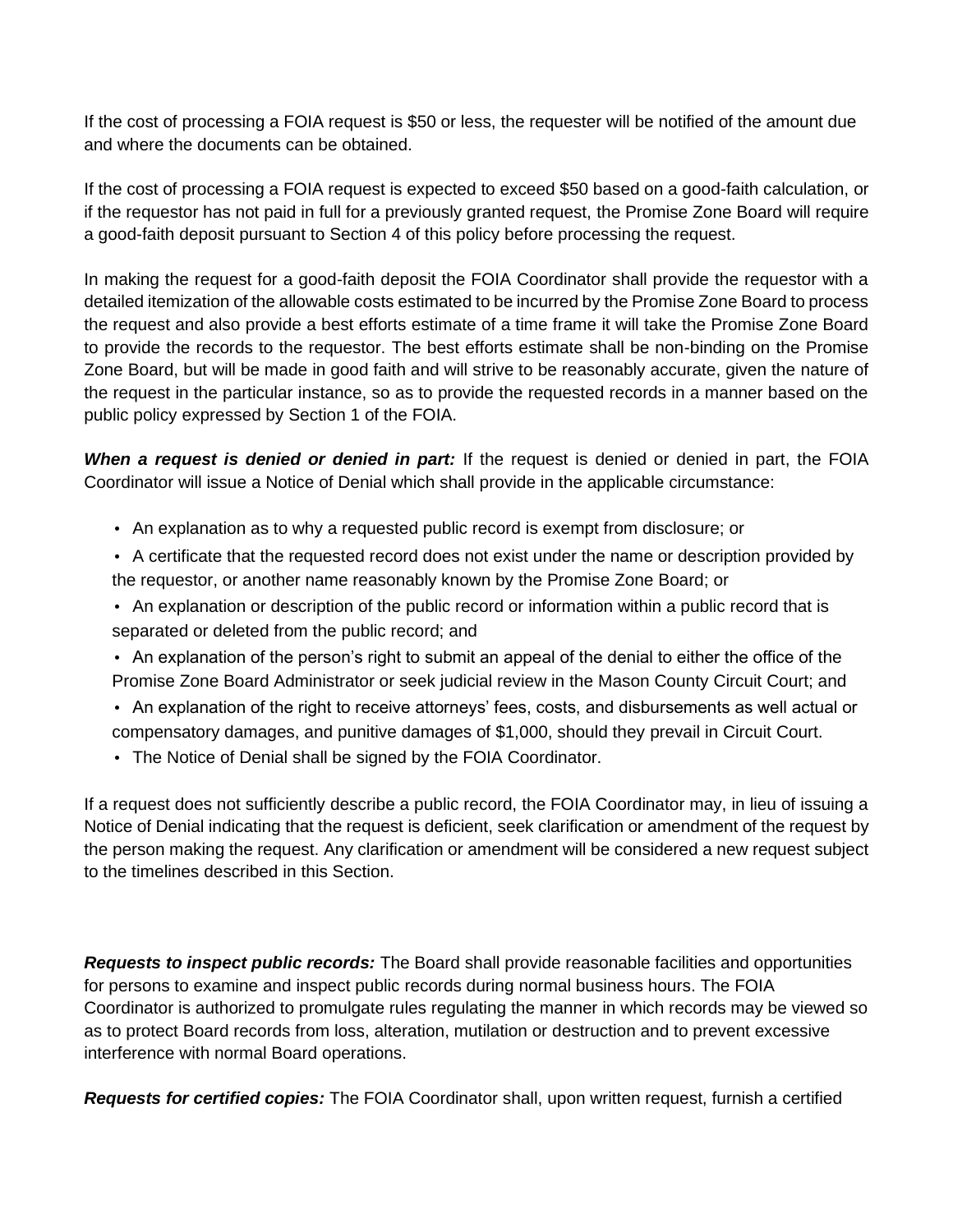copy of a public record at no additional cost to the person requesting the public record.

## **Section 4: Fee Deposits**

If the fee estimate is expected to exceed \$50.00 based on a good-faith calculation, the requestor will be asked to provide a deposit not exceeding one-half of the total estimated fee.

If a request for public records is from a person who has not paid the Promise Zone Board in full for copies of public records made in fulfillment of a previously granted written request, the FOIA Coordinator will require a deposit of 100% of the estimated processing fee before beginning to search for a public record for any subsequent written request by that person when all of the following conditions exist:

- The final fee for the prior written request is not more than 105% of the estimated fee;
- The public records made available contained the information sought in the prior written request and remain in the Promise Zone Board's possession;
- The public records were made available to the individual, subject to payment, within the time frame estimated by the Promise Zone Board to provide the records;
- Ninety (90) days have passed since the FOIA Coordinator notified the individual in writing that the public records were available for pickup or mailing;
- The individual is unable to show proof of prior payment to the Promise Zone Board; and
- The FOIA Coordinator has calculated a detailed itemization that is the basis for the current written request's increased estimated fee deposit.

The FOIA Coordinator will not require an increased estimated fee deposit if any of the following apply:

• The person making the request is able to show proof of prior payment in full to the Promise Zone Board;

- The Board is subsequently paid in full for the applicable prior written request; or
- Three hundred sixty five (365) days have passed since the person made the request for which full payment was not remitted to the Promise Zone Board.

#### **Section 5: Calculation of Fees**

A fee may be charged for the labor cost of copying/duplication.

A fee will *not* be charged for the labor cost of search, examination, review and the deletion and separation of exempt from nonexempt information *unless* failure to charge a fee would result in unreasonably high costs to the Promise Zone Board because of the nature of the request in the particular instance, and the Promise Zone Board specifically identifies the nature of the unreasonably high costs.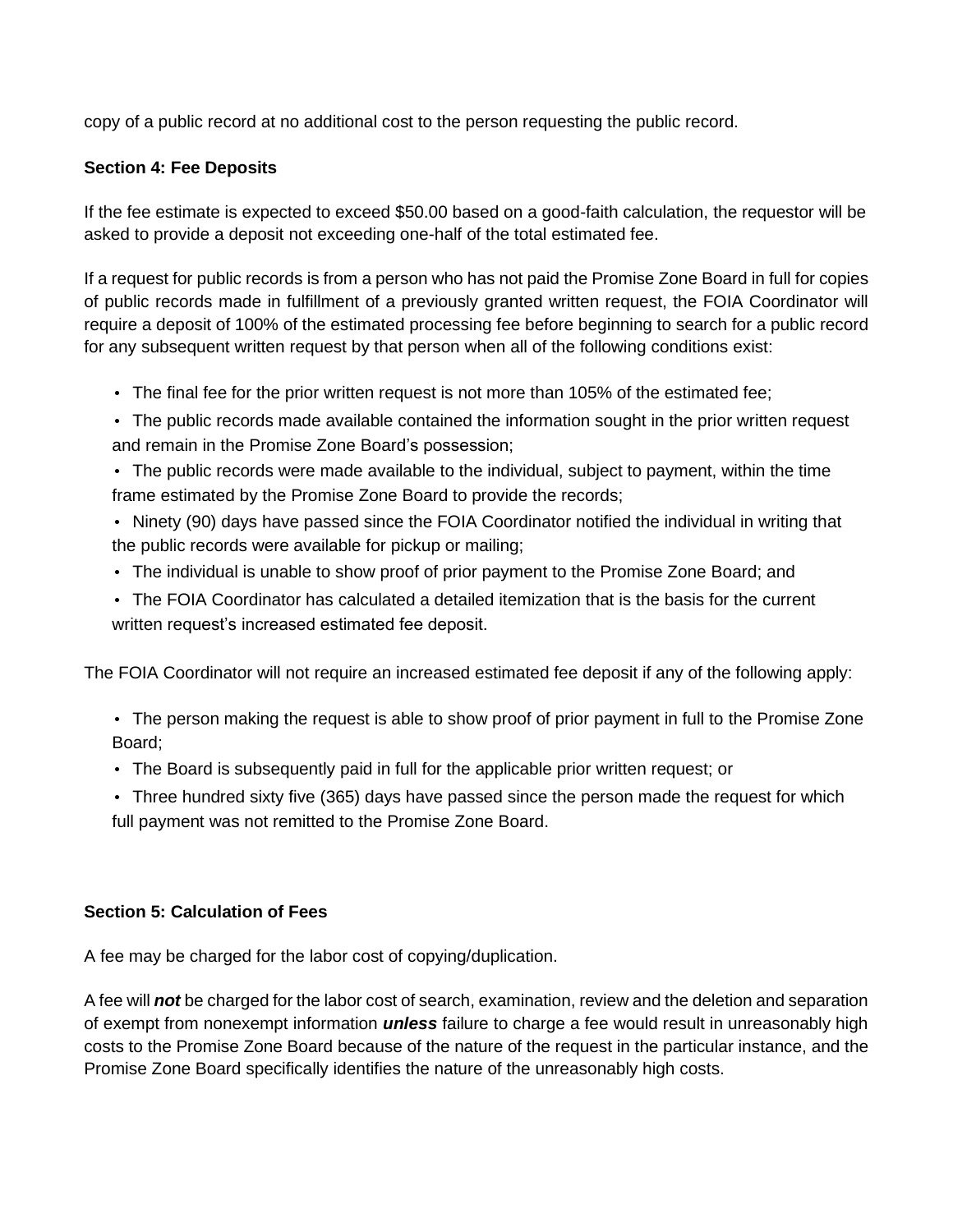Costs for the search, examination review, and deletion and separation of exempt from non-exempt information are "unreasonably high" when they are excessive and beyond the normal or usual amount for those services (Attorney General Opinion 7083 of 2001) compared to the costs of the Promise Zone Board's usual FOIA requests, not compared to the Promise Zone Board's operating budget. (*Bloch v. Davison Community Schools*, Michigan Court of Appeals, Unpublished, April 26, 2011)

The following factors shall be used to determine an unreasonably high cost to the Promise Zone Board:

- Volume of the public record requested
- Amount of time spent to search for, examine, review and separate exempt from non-exempt information in the record requested.
- Whether the public records are from more than one Board department or whether various Board offices are necessary to respond to the request.
- The available staffing to respond to the request.
- Any other similar factors identified by the FOIA Coordinator in responding to the particular request.

The Michigan FOIA statute permits the Promise Zone Board to charge for the following costs associated with processing a request:

• Labor costs associated with copying or duplication, which includes making paper copies, making digital copies, or transferring digital public records to non-paper physical media or through the Internet.

• Labor costs associated with searching for, locating and examining a requested public record, when failure to charge a fee will result in unreasonably high costs to the Promise Zone Board.

• Labor costs associated with a review of a record to separate and delete information exempt from disclosure, when failure to charge a fee will result in unreasonably high costs to the Promise Zone Board.

• The cost of copying or duplication, not including labor, of paper copies of public records. This may include the cost for copies of records already on the Promise Zone Board's website if you ask for the Promise Zone Board to make copies.

• The cost of computer discs, computer tapes or other digital or similar media when the requester asks for records in non-paper physical media. This may include the cost for copies of records already on the Promise Zone Board's website if you ask for the Promise Zone Board to make copies.

• The cost to mail or send a public record to a requestor.

Labor costs will be calculated based on the following requirements:

• All labor costs will be estimated and charged in 15-minute increments, with all partial time increments rounded down. If the time involved is less than 15 minutes, there will be no charge.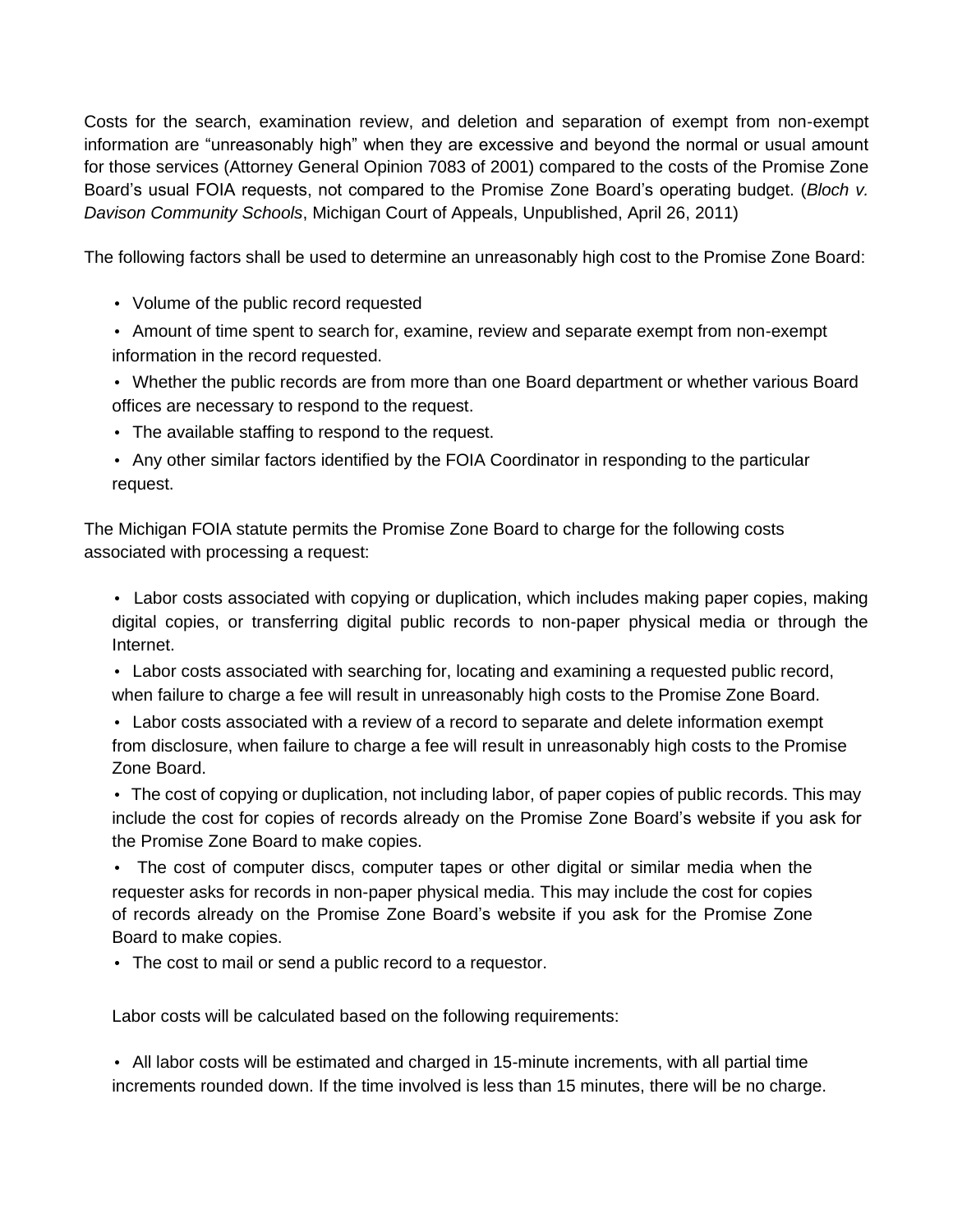• Labor costs will be charged at the hourly wage of the lowest-paid Board employee capable of doing the work in the specific fee category, regardless of who actually performs work.

- Labor costs will also include a charge to cover or partially cover the cost of fringe benefits.
- The Board may add up to 50% to the applicable labor charge amount to cover or partially cover the cost of fringe benefits, but in no case may it exceed the actual cost of fringe benefits.
- Overtime wages will not be included in labor costs unless agreed to by the requestor; overtime costs will not be used to calculate the fringe benefit cost.
- Contracted labor costs will be charged at the hourly rate of \$48.90 (6 times the state minimum hourly wage).

The cost to provide records on non-paper physical media when so requested will be based on the following requirements:

- Computer disks, computer tapes or other digital or similar media will be at the actual and most reasonably economical cost for the non-paper media.
- This cost will only be assessed if the Promise Zone Board has the technological capability necessary to provide the public record in the requested non-paper physical media format.
- The Board will procure any non-paper media and will not accept media from the requestor in order to ensure integrity of the Promise Zone Board's technology infrastructure.

The cost to provide paper copies of records will be based on the following requirements:

- Paper copies of public records made on standard letter  $(8 \sqrt{2} \times 11)$  or legal  $(8 \sqrt{2} \times 14)$  sized paper will not exceed \$.10 per sheet of paper. Copies for non-standard sized sheets of paper will reflect the actual cost of reproduction.
- The Board will provide records using double-sided printing, if it is cost-saving and available.

The cost to mail records to a requestor will be based on the following requirements:

- The actual cost to mail public records using a reasonably economical and justified means.
- The Board may charge for the least expensive form of postal delivery confirmation.
- No cost will be made for expedited shipping or insurance unless specified by the requestor.

If the FOIA Coordinator does not respond to a written request in a timely manner, the Promise Zone Board must:

- Reduce the labor costs by 5% for each day the Promise Zone Board exceeds the time permitted under FOIA up to a 50% maximum reduction, if *any* of the following applies:
	- The Board's late response was willful and intentional, or
	- The written request conveyed a request for information within the first 250 words of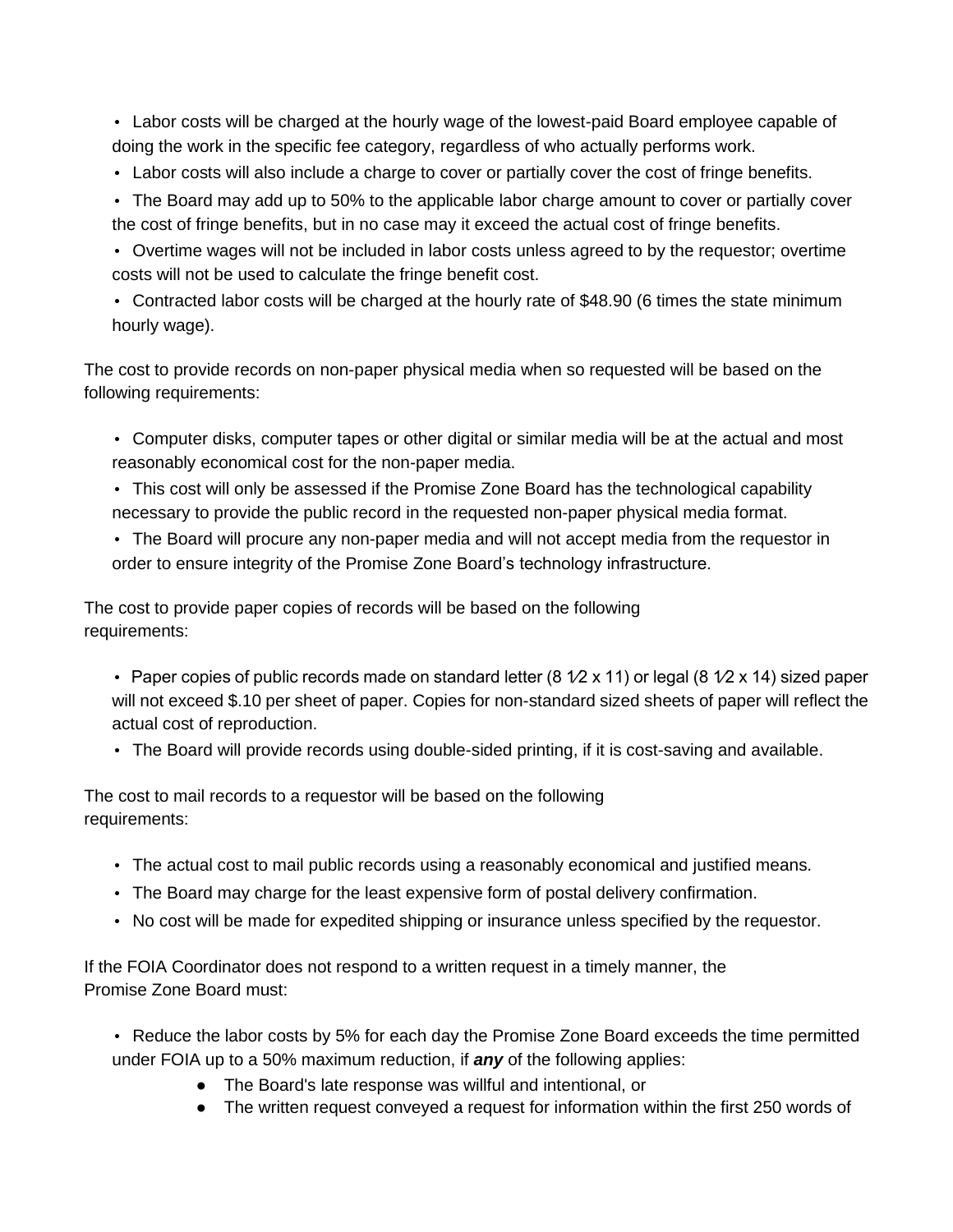the body of a letter facsimile, email or email attachment, or

- The written request included the words, characters, or abbreviations for "freedom of information," "information," "FOIA," "copy" or a recognizable misspelling of such, or legal code reference to MCL 15. 231, et seq. or 1976 Public Act 442 on the front of an envelope or in the subject line of an email, letter or facsimile cover page.
- Fully note the charge reduction in the Detailed Itemization of Costs Form.

## **Section 6: Waiver of Fees**

The Board will annually waive the first \$100.00 of costs per individual in a calendar year.

The cost of the search for and copying of a public record may be waived or reduced if in the sole judgment of the FOIA Coordinator a waiver or reduced fee is in the public interest because it can be considered as primarily benefiting the general public. The Promise Zone Board may identify specific records or types of records it deems should be made available for no charge or at a reduced cost.

## **Section 7: Discounted Fees**

*Indigence* The FOIA Coordinator will discount the first \$20.00 of the processing fee for a request if the person requesting a public record submits an affidavit stating that they are:

- Indigent and receiving specific public assistance, or
- If not receiving public assistance, stating facts demonstrating an inability to pay because of indigence.

An individual is not eligible to receive the waiver if:

- The requestor has previously received discounted copies of public records from the Promise Zone Board twice during the calendar year; or
- The requestor requests information in connection with other persons who are offering or providing payment to make the request.

An affidavit is sworn statement. The FOIA Coordinator may make a Fee Waiver Affidavit Form available for use by the public.

*Nonprofit organization advocating for developmentally disabled or mentally ill individuals* The FOIA Coordinator will discount the first \$20.00 of the processing fee for a request from:

• A nonprofit organization formally designated by the state to carry out activities under subtitle C of the federal developmental disabilities assistance and bill of rights act of 2000, Public Law 106- 402, and the protection and advocacy for individuals with mental illness act, Public Law 99-319, or their successors, if the request meets all of the following requirements: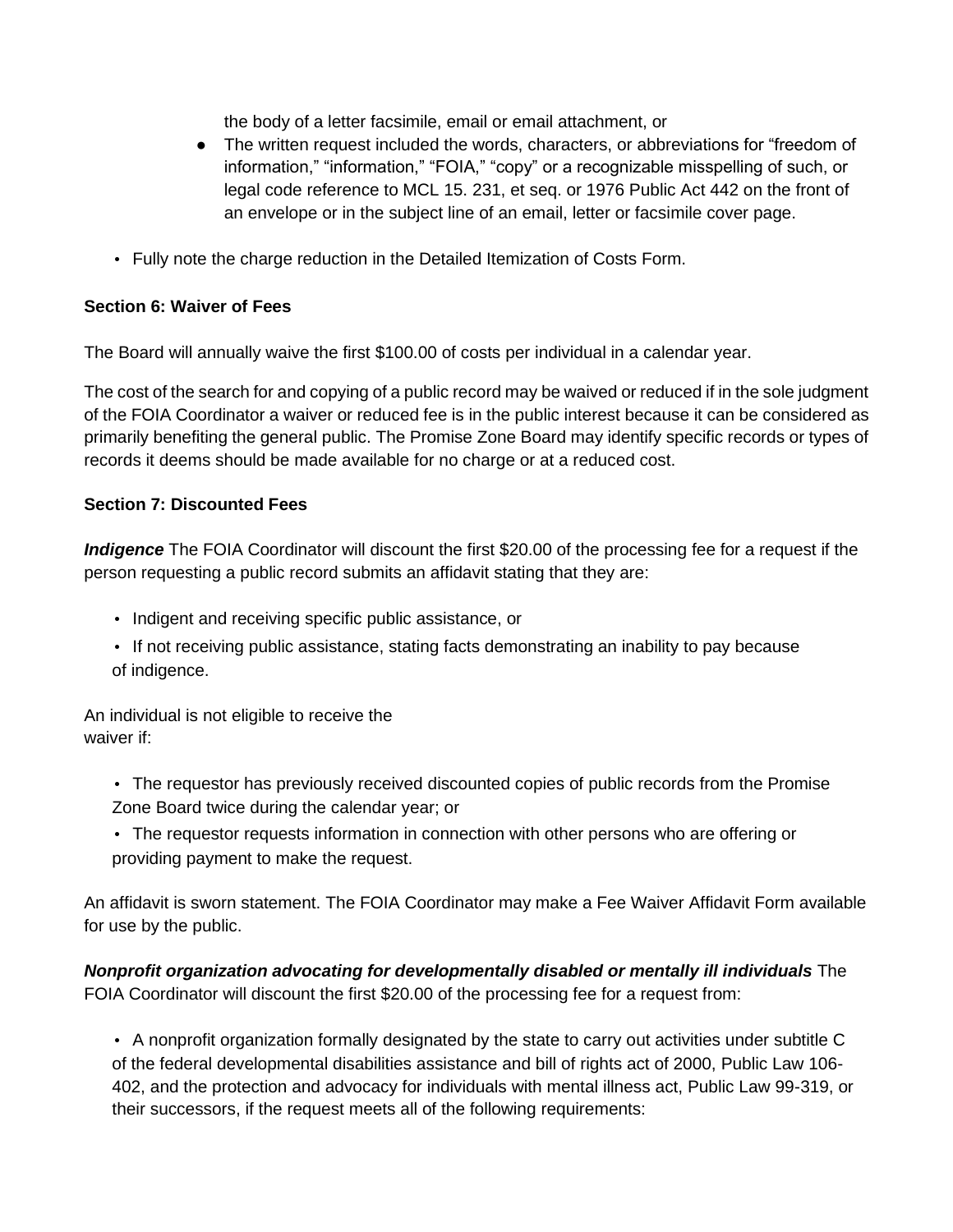- Is made directly on behalf of the organization or its clients.
- Is made for a reason wholly consistent with the mission and provisions of those laws under section 931 of the mental health code, 1974 PA 258, MCL 330.1931.
- $\circ$  Is accompanied by documentation of its designation by the state, if requested by the public body.

## **Section 8: Appeal of a Denial of a Public Record**

When a requestor believes that all or a portion of a public record has not been disclosed or has been improperly exempted from disclosure, he or she may appeal to the Promise Zone Board by filing an appeal of the denial with the office of the Promise Zone Board Administrator, Mason County Promise Zone Board, attn: FOIA Coordinator, 5300 W. U.S. 10, Ludington, MI 49431.

The appeal must be in writing, specifically state the word "appeal" and identify the reason or reasons the requestor is seeking a reversal of the denial. The Board FOIA Appeal Form (To Appeal a Denial of Records), may be used. The Promise Zone Board is not considered to have received a written appeal until the first regularly scheduled Promise Zone Board meeting following submission of the written appeal.

Within 10 business days of receiving the appeal the Promise Zone Board will respond in writing by:

- Reversing the disclosure denial;
- Upholding the disclosure denial; or
- Reverse the disclosure denial in part and uphold the disclosure denial in part; or

• Under unusual circumstances, issue a notice extending for not more than 10 business days the period during which the Promise Zone Board shall respond to the written appeal. The Promise Zone Board shall not issue more than 1 notice of extension for a particular written appeal.

If the Promise Zone Board fails to respond to a written appeal, or if the Promise Zone Board upholds all or a portion of the disclosure denial that is the subject of the written appeal, the requesting person may seek judicial review of the nondisclosure by commencing a civil action in Circuit Court.

Whether or not a requestor submitted an appeal of a denial to the Promise Zone Board Board, he or she may file a civil action in Mason County Circuit Court within 180 days after the Promise Zone Board's final determination to deny the request.

If a court that determines a public record is not exempt from disclosure, it shall order the Promise Zone Board to cease withholding or to produce all or a portion of a public record wrongfully withheld, regardless of the location of the public record. Failure to comply with an order of the court may be punished as contempt of court.

If a person asserting the right to inspect, copy, or receive a copy of all or a portion of a public record prevails in such an action, the court shall award reasonable attorneys' fees, costs, and disbursements. If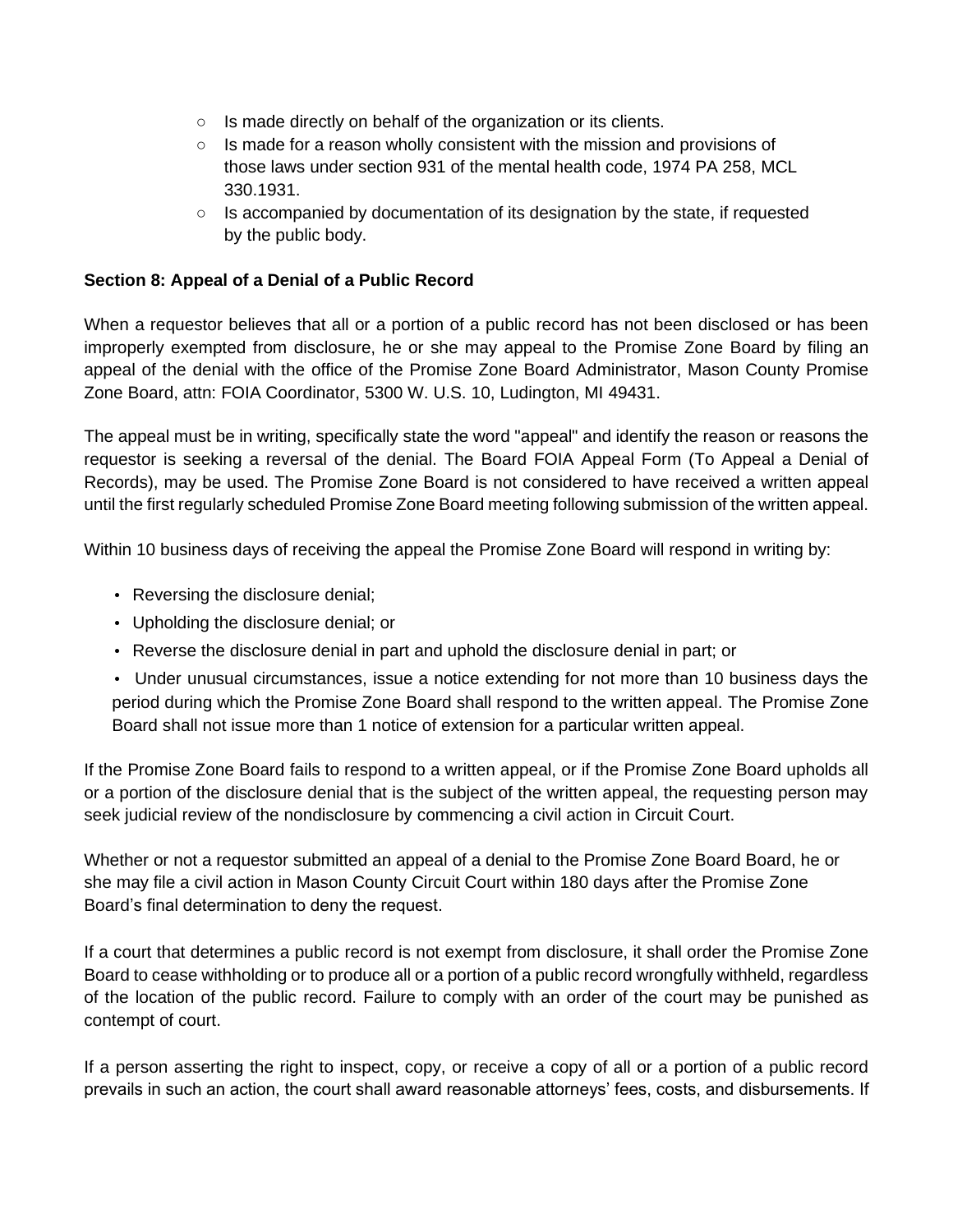the person or Board prevails in part, the court may, in its discretion, award all or an appropriate portion of reasonable attorneys' fees, costs, and disbursements.

If the court determines that the Promise Zone Board has arbitrarily and capriciously violated this act by refusal or delay in disclosing or providing copies of a public record, the court shall order the Promise Zone Board to pay a civil fine of \$1,000.00, which shall be deposited into the general fund of the state treasury. The court shall award, in addition to any actual or compensatory damages, punitive damages in the amount of \$1,000.00 to the person seeking the right to inspect or receive a copy of a public record. The damages shall not be assessed against an individual, but shall be assessed against the next succeeding public body that is not an individual and that kept or maintained the public record as part of its public function.

## **Section 9: Appeal of an Excessive FOIA Processing Fee**

"Fee" means the total fee or any component of the total fee calculated under section 4 of the FOIA, including any deposit.

If a requestor believes that the fee charged by the Promise Zone Board to process a FOIA request exceeds the amount permitted by state law or under this policy, he or she must first appeal to the Promise Zone Board by submitting a written appeal for a fee reduction to the office of the Mason County Promise Zone Board, Attn: FOIA Coordinator, 5300 W. U.S. 10, Ludington, MI 49431.

The appeal must be in writing, specifically state the word "appeal" and identify how the required fee exceeds the amount permitted. The Board FOIA Appeal Form (To Appeal an Excess Fee) may be used.

The Promise Zone Board is not considered to have received a written appeal until the first regularly scheduled Promise Zone Board meeting following submission of the written appeal.

Within 10 business days after receiving the appeal, the Promise Zone Board will respond in writing by:

- Waiving the fee;
- Reducing the fee and issuing a written determination indicating the specific basis that supports the remaining fee;
- Upholding the fee and issuing a written determination indicating the specific basis that supports the required fee; or
- Issuing a notice detailing the reason or reasons for extending for not more than 10 business days the period during which the Promise Zone Board will respond to the written appeal. The Promise Zone Board shall not issue more than 1 notice of extension for a particular written appeal.

Where the Promise Zone Board reduces or upholds the fee, the determination must include a certification from the Promise Zone Board that the statements in the determination are accurate and that the reduced fee amount complies with its publicly available procedures and guidelines and Section 4 of the FOIA.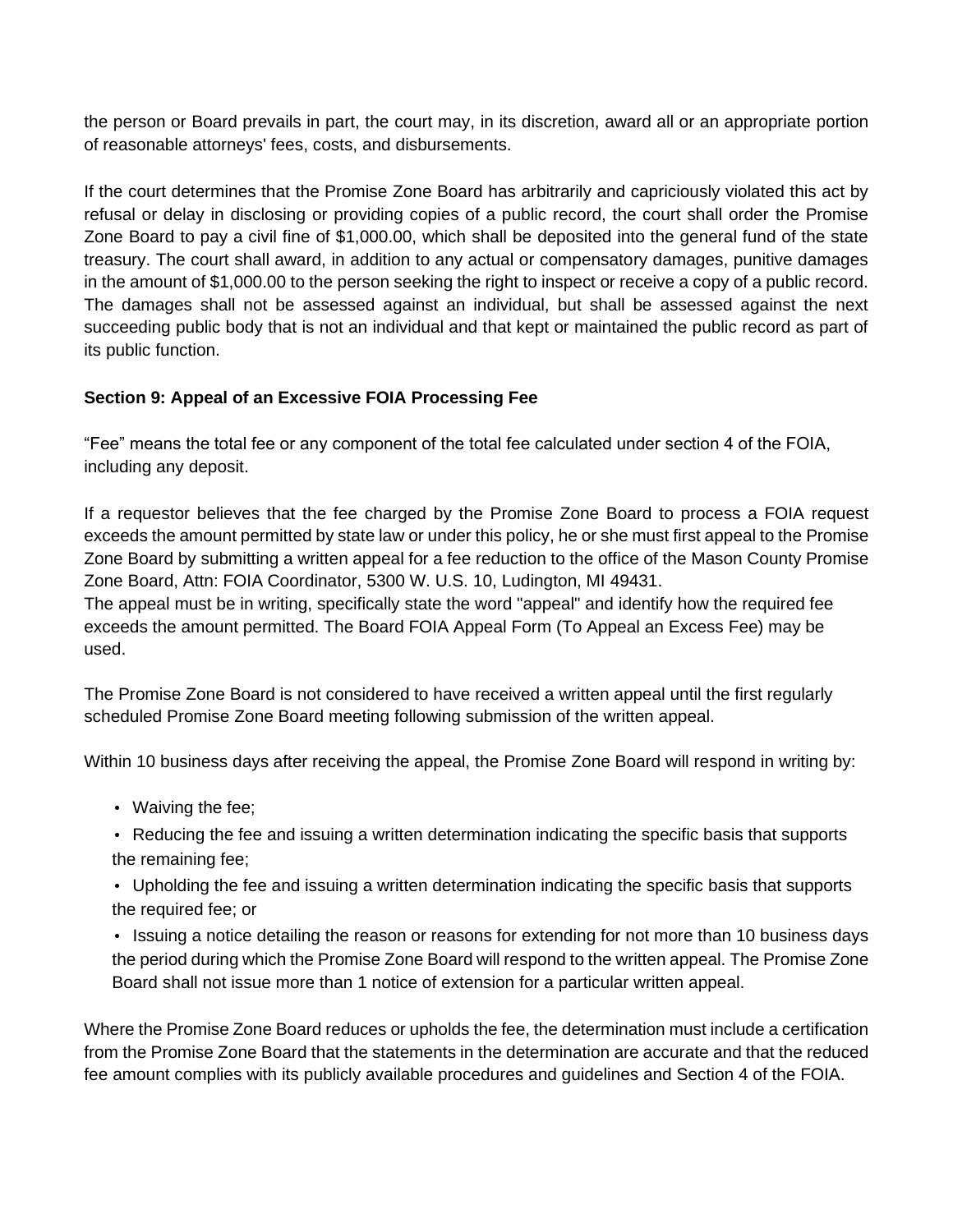Within 45 days after receiving notice of the Promise Zone Board Board's determination of an appeal, the requesting person may commence a civil action in Mason County Circuit Court for a fee reduction.

If a civil action is commenced against the Promise Zone Board for an excess fee, the Promise Zone Board is not obligated to complete the processing of the written request for the public record at issue until the court resolves the fee dispute.

An action shall not be filed in circuit court unless *one* of the following applies:

- The Board does not provide for appeals of fees,
- The Promise Zone Board failed to respond to a written appeal as required, or
- The Promise Zone Board issued a determination to a written appeal.

If a court determines that the Promise Zone Board required a fee that exceeds the amount permitted under its publicly available procedures and guidelines or Section 4 of the FOIA, the court shall reduce the fee to a permissible amount. Failure to comply with an order of the court may be punished as contempt of court.

If the requesting person prevails in court by receiving a reduction of 50% or more of the total fee, the court may, in its discretion, award all or an appropriate portion of reasonable attorneys' fees, costs, and disbursements. The award shall be assessed against the public body liable for damages.

If the court determines that the Promise Zone Board has arbitrarily and capriciously violated the FOIA by charging an excessive fee, the court shall order the Promise Zone Board to pay a civil fine of \$500.00, which shall be deposited in the general fund of the state treasury. The court may also award, in addition to any actual or compensatory damages, punitive damages in the amount of \$500.00 to the person seeking the fee reduction. The fine and any damages shall not be assessed against an individual, but shall be assessed against the next succeeding public body that is not an individual and that kept or maintained the public record as part of its public function.

## **Section 10: Conflict with Prior FOIA Policies and Procedures; Effective Date**

To the extent that these Procedures and Guidelines conflict with previous FOIA policies promulgated by Promise Zone Board or the Promise Zone Board Administrator these Procedures and Guidelines are controlling. To the extent that any administrative rule promulgated by the FOIA Coordinator subsequent to the adoption of this resolution is found to be in conflict with any previous policy promulgated by the Promise Zone Board or the Promise Zone Board Administrator, the administrative rule promulgated by the FOIA Coordinator is controlling.

To the extent that any provision of these Procedures and Guidelines or any administrative rule promulgated by the FOIA Coordinator pertaining to the release of public records is found to be in conflict with any State statute, the applicable statute shall control. The FOIA Coordinator is authorized to modify